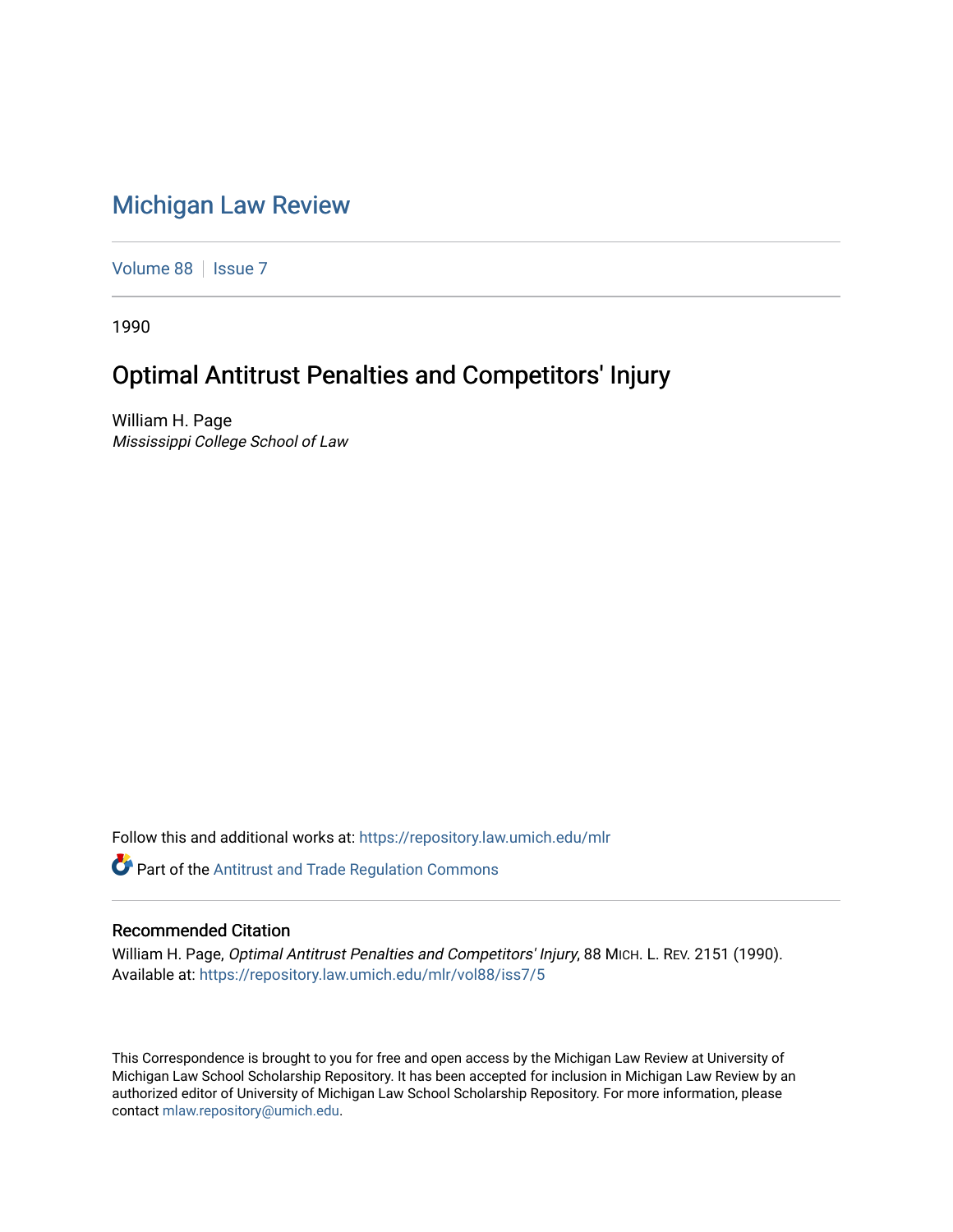### **CORRESPONDENCE**

## **Optimal Antitrust Penalties and Competitors' Injury**

### *William* H. *Page\**

#### I. INTRODUCTION

Herbert Hovenkamp's primary target in *Antitrust's Protected Classes* 1 is the Chicago School's optimal deterrence model of antitrust penalties.<sup>2</sup> Substantive antitrust rules are often overinclusive  $$ prohibiting practices even when they are efficient  $-$  in order to avoid the costs of error associated with a more case-specific rule.<sup>3</sup> The optimal deterrence model attempts to correct for this overinclusiveness by setting the penalty for antitrust violations at a level just sufficient to deter only inefficient instances of the violation.4 The task is complicated by, among other things, the myriad effects antitrust offenses can have on economic actors: allocative inefficiencies and efficiencies (the losses and gains, respectively, in value to consumers from reduced or increased output of a product); productive inefficiencies and efficiencies (cost increases or cost savings in production of a product); and wealth transfers from one economic actor to another. William Landes distills the analysis into a formula: the penalty should be equal to the net harm to everyone but the offender.<sup>5</sup> For cartels, the optimal penalty would be equal to the deadweight welfare loss plus the wealth transfer to the cartel from purchasers; this penalty would deter only those instances of the offense in which the deadweight welfare loss exceeded any savings in production costs to the cartel.

Hovenkamp contends that the model understates the welfare losses

<sup>•</sup> Professor, Mississippi College School of Law. B.A. 1973, Tulane University; J.D. 1975, University of New Mexico; LL.M. 1979, University of Chicago.--Ed. I would like to thank Ian Ayres, Roger Blair, Craig Callen, Einer Elhauge, and John Lopatka for their comments.

<sup>1.</sup> Hovenkamp, *Antitrust's Protected Classes,* 88 MICH. L. REv. 1 (1989).

<sup>2.</sup> *See* Landes, *Optimal Sanctions for Antitrust Violations,* 50 U. CHI. L. REv. 652 (1983). For development, see Page, *The Chicago School and the Evolution of Antitrust: Characterization, Antitrust Injury, and Evidentiary Sufficiency,* 75 VA. L. REv. 1221 (1989) [hereinafter Page, *Chicago School];* Page, *The Scope of Liability for Antitrust Violations,* 37 STAN. L. REv. 1445 (1985) [hereinafter Page, *Scope of Liability];* Page, *Antitrust Damages and Economic Efficiency: An Approach to Antitrust Injury,* 47 U. CHI. L. REv. 467 (1980) [hereinafter Page, *Antitrust Damages].* 

<sup>3.</sup> *See, e.g.,* Arizona v. Maricopa County Medical Socy., 457 U.S. 332, 343-44 (1982).

<sup>4.</sup> Landes, *supra* note 2, at 654-56.

<sup>5.</sup> *Id.* at 656.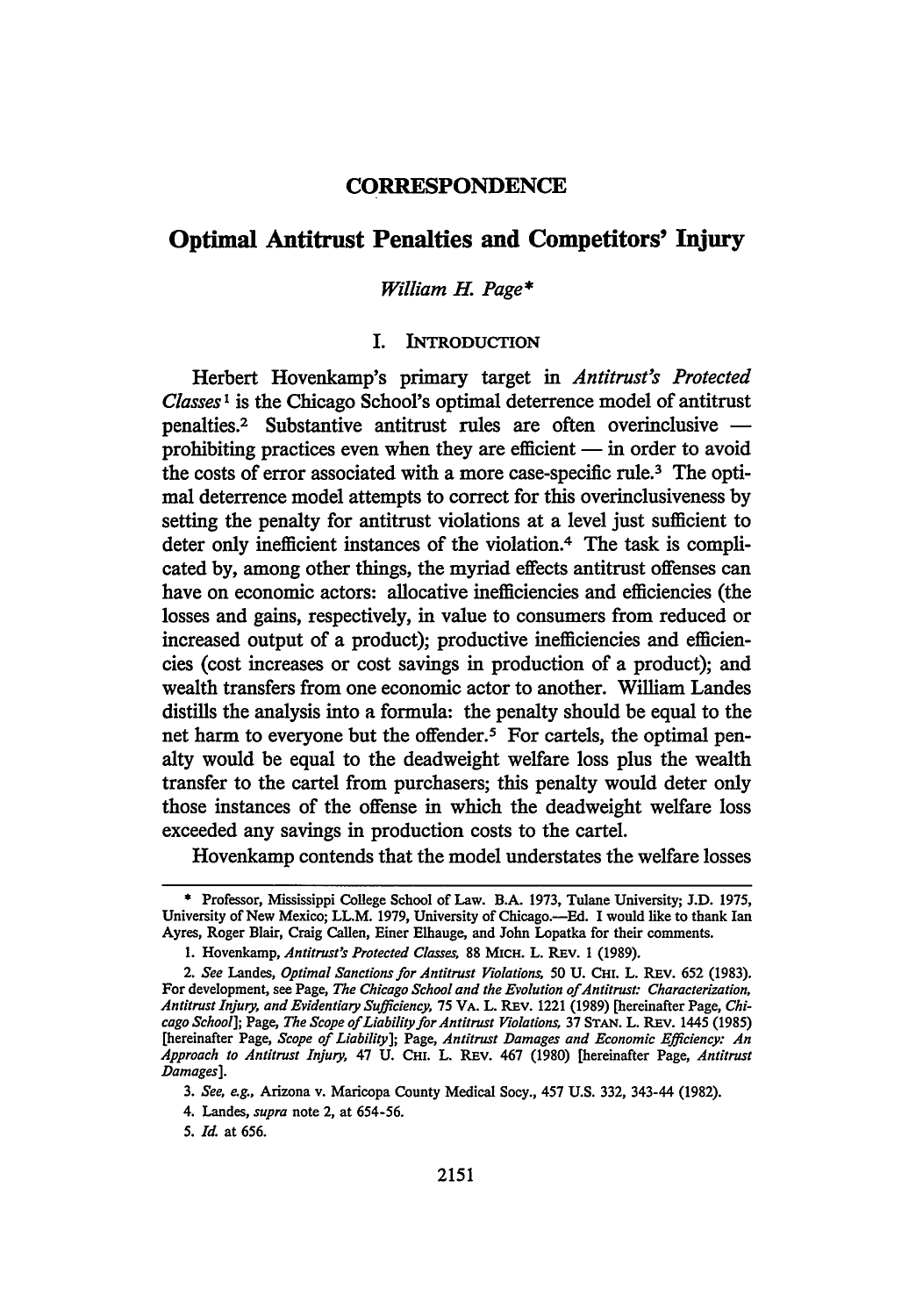associated with monopolistic practices by ignoring costs imposed on competitors of the offender  $-$  what he calls  $W<sub>L3</sub>$  (welfare loss three) losses.<sup>6</sup> These, he argues, are a social cost of monopoly in addition to the conventional deadweight loss in value from the monopolistic output restriction (WLJ losses), and even in addition to the costs of rentseeking that Richard Posner<sup>7</sup> and others have suggested approximate another cost of monopoly (WL2 losses). This failure to recognize *WL3* losses, Hovenkamp argues, has led Chicago School commentators to set undue restrictions on the private damage action. Frank Easterbrook, for example, has contended that competitors should never have the right to sue for antitrust harms. 8 Hovenkamp attempts to refute Easterbrook by showing that these injuries constitute a social cost;9 that Congress originally intended both to protect competitors



#### FIGURE ONE

The competitive price and output are *Pc* and *Qc* respectively. The monopoly price and output are the higher *Pm* and the lower *Qm.* As a result of the reduced output from monopoly, consumers lose in surplus value an amount equal to the area *WLJ,* the amount by which their valuation of the lost output (the area under *D* between *Qc* - *Qm)* exceeds the cost of production. They also pay more for the remaining units of output: the area *WL2* reflects the wealth transferred from consumers to the monopolist as a result of the overcharge. Posner and others have argued that this amount approximates the costs of rent-seeking that the monopolist and others incur in trying to achieve monopoly — another welfare loss. *See infra* note 7.

According to Hovenkarnp, the area *WL3* represents an additional welfare loss to consumers: the harm to competitors imposed by the would-be monopolist's rent-seeking efforts.

7. *See, e.g.,* Posner, *The Social Cost of Monopoly and Regulation,* 83 J. PoL. EcoN. 807 (1975).

8. Easterbrook, *Predatory Strategies and Counterstrategies,* 48 U. CHI. L. REV. 263, 331 (1981).

9. Hovenkarnp, *supra* note 1, at 17-20, 32-33.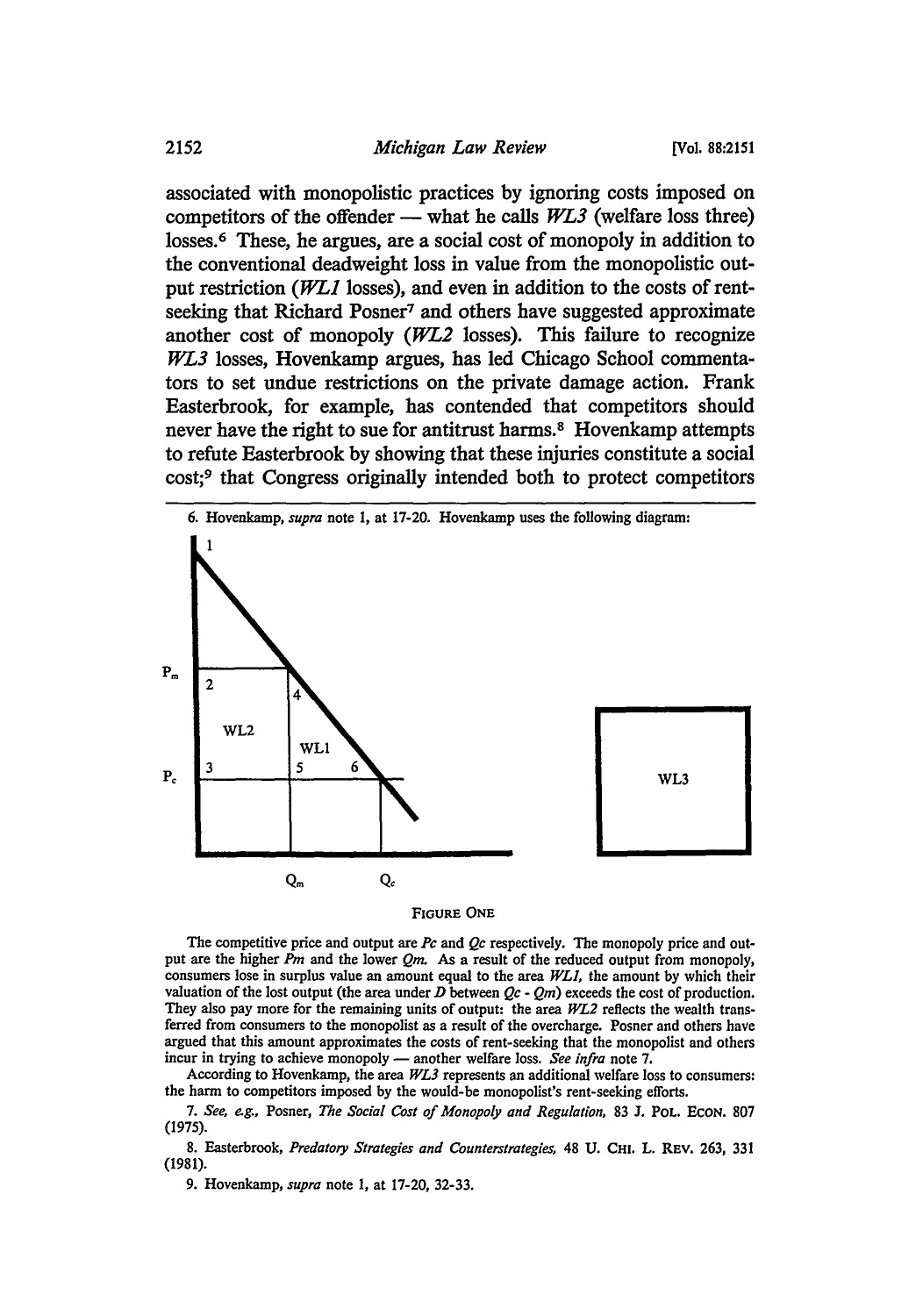and to provide them with a remedy; 10 and that competitors are "often the most efficient enforcers of the antitrust laws, for they are in a position to catch monopolistic activity much earlier than are consumers."<sup>11</sup>

Hovenkamp makes a worthwhile contribution to the "new learning" on the private antitrust remedy, 12 the effort to reconcile private treble damage and injunction actions with the economic goals of antitrust. He is right to emphasize the centrality of harm to competitors in our present system of private antitrust enforcement. In my view, however, his notion of *WL3* losses and the related characterization of competitors as a "protected class" are unnecessary and potentially misleading as criteria for defining compensable antitrust harms.

Since the *Sylvania* decision,<sup>13</sup> courts have increasingly turned to economic models  $-$  particularly those of the Chicago School  $-$  to separate monopolistic from competitive harms. 14 By formalizing the effects of antitrust practices on efficiency and on the wealth of various economic actors, the models guide the formulation of substantive rules, the application of rules to particular practices, and the definition of compensable harms. Hovenkamp's notion of *WL3* losses offers no such guidance. In the next Part, I argue that the concept of *WL3*  losses misconceives the socia1 costs of monopolistic exclusion and fails to provide a theoretical link between the competitor's harm and the monopolistic output restriction. In Part III, I argue that competitors' harms should in some instances be compensable as antitrust damages - not because they represent social costs in themselves, but because they can be proxies for the demonstrable costs of monopoly. Competitors are not, I argue, a protected class; their right to recover is purely instrumental to the ultimate standard of consumer welfare.

#### II. WELFARE LOSSES AND COMPETITIVE HARM

Theories are supposed to show causal relationships. In the conventional model of monopoly, for example, the output restriction causes the deadweight welfare loss and the monopoly overcharge. The theory allows us to see a host of critical relationships, such as the link

<sup>10.</sup> *Id.* at 27-30.

<sup>11.</sup> *Id.* at 31. The same point is made in Spiller, *Comments on Easterbrook and Snyder,* 28 J.L. & Econ. 489 (1985).

<sup>12.</sup> *See* Breit & Elzinga, *Private Antitrust Enforcement: The New Leaming,* 28 J.L. & EcoN. 405 (1985).

<sup>13.</sup> Continental T.V., Inc. v. GTE Sylvania, Inc., 433 U.S. 36 (1977).

<sup>14.</sup> *See generally Page, Chicago School, supra* note 2.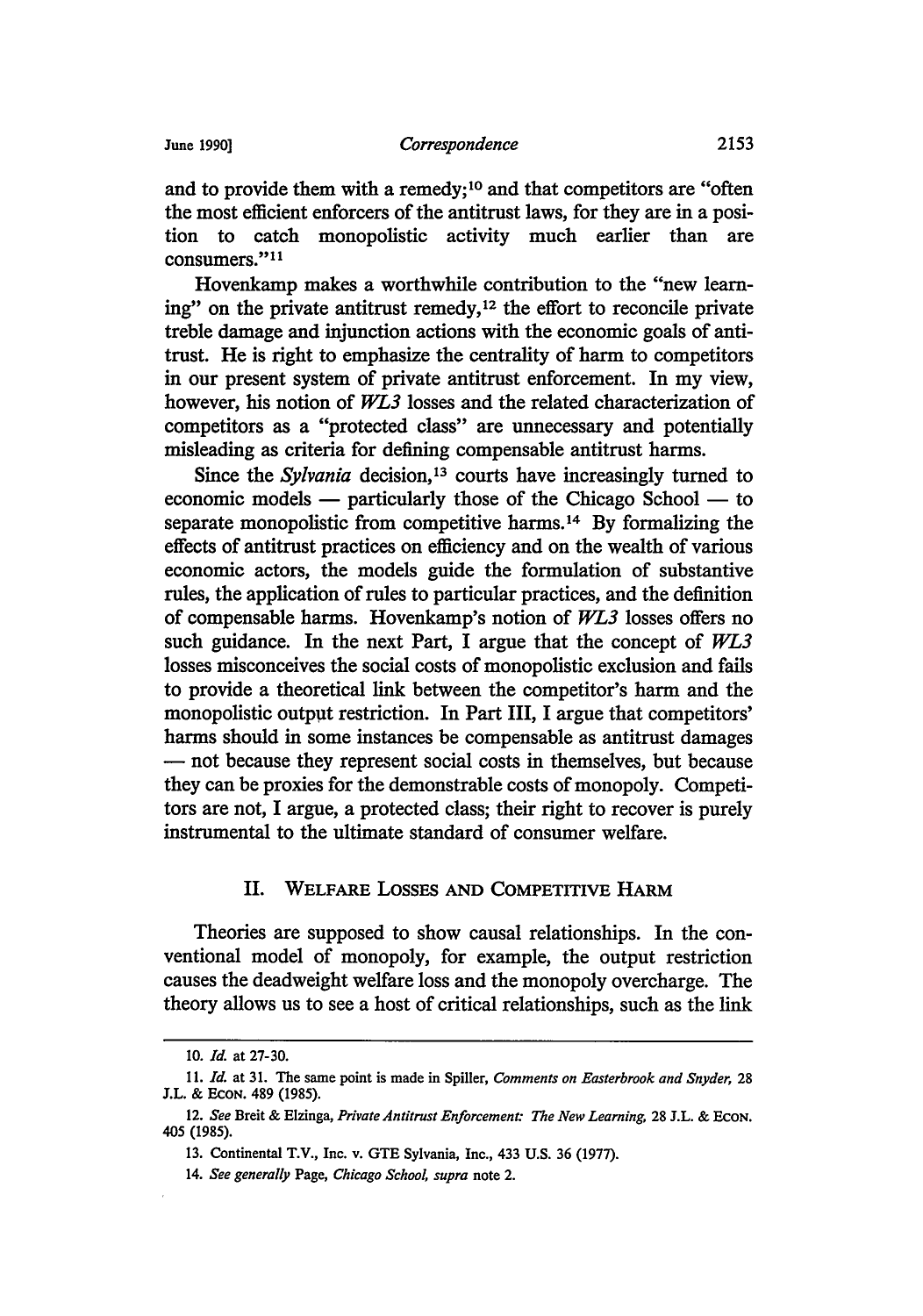between elasticity of demand and monopoly power.15 These kinds of causal relations are crucial in the analysis of the welfare effects of monopoly. Hovenkamp offers no comparable theory to support the notion of *WL3* losses. In particular, he provides no account of the causal relationship between competitive harms and the monopolistic output restriction.

Significantly, Hovenkamp is unable to formalize his concept other than by drawing a mysterious box next to the conventional comparative static model of the effects of monopoly. 16 But there is no apparent reason why it could not as plausibly be drawn next to a model of perfect competition.17 Hovenkamp says his notion of *WL3* losses is "not captured by the [market] demand curve itself. Its definition, existence, or size is not clearly related to any of the cost or revenue functions ordinarily included in the demand curve."18 Without causal connections, there is no way to set limits of any kind on the size of the box. Existing as it does outside the demand curve  $-$  beyond the pale, one might say  $-$  there is no upper bound to its size. As Hovenkamp recognizes, the size of the *WL3* losses is "potentially unlimited."19 It is not necessary, in his view, that there be any monopoly before *WL3*  losses can occur. *"WL3* losses occur while the monopolist or aspiring monopolist is taking the anticompetitive actions that it hopes will create or protect its monopoly."20

Hovenkamp apparently does not mean by all this to suggest that all harms to competitors are costs of monopoly. He recognizes, for example, that "[t]he fact that an efficient plant was forced to close or that a potentially successful product was kept off the market is part of the social cost of monopoly only if the person responsible did it in order to attain or retain a monopoly position."21 But this reference to

<sup>15.</sup> *See, e.g.,* R. POSNER, ANTITRUST LAW: AN EcONOMIC PERSPECTIVE 247 (1976); Landes & Posner, *Market Power in Antitrust Cases,* 94 HARV. L. REV. 937 (1981).

<sup>16.</sup> *See supra* note 6.

<sup>17.</sup> Similar problems, of course, attend the notion of *WL2* losses suggested by Posner, *supra*  note 7, and summarized (and apparently accepted) by Hovenkamp, *supra* note 1, at 15· 16. The idea here is that the wealth transfer to producers is not normatively neutral, as traditional economists have contended, since it attracts resources toward getting those profits. These expenditures on "rent-seeking" are wasted, and approximate a welfare loss from monopoly in addition to the traditional deadweight loss, dubbed *WLI* by Hovenkamp. The difficulty with this position, which very few Chicagoans accept without qualification, is that resources expended in hopes of getting a monopoly are not necessarily (or even probably) entirely wasted — they are quite likely to reflect expenditures on advertising and product enhancement that provide benefits to consum· ers. Thus, *WL2* very likely overstates the welfare loss from monopoly.

<sup>18.</sup> Hovenkamp, *supra* note 1, at 18.

<sup>19.</sup> *Id.* 

<sup>20.</sup> *Id.* at 32.

<sup>21.</sup> *Id.* at 21.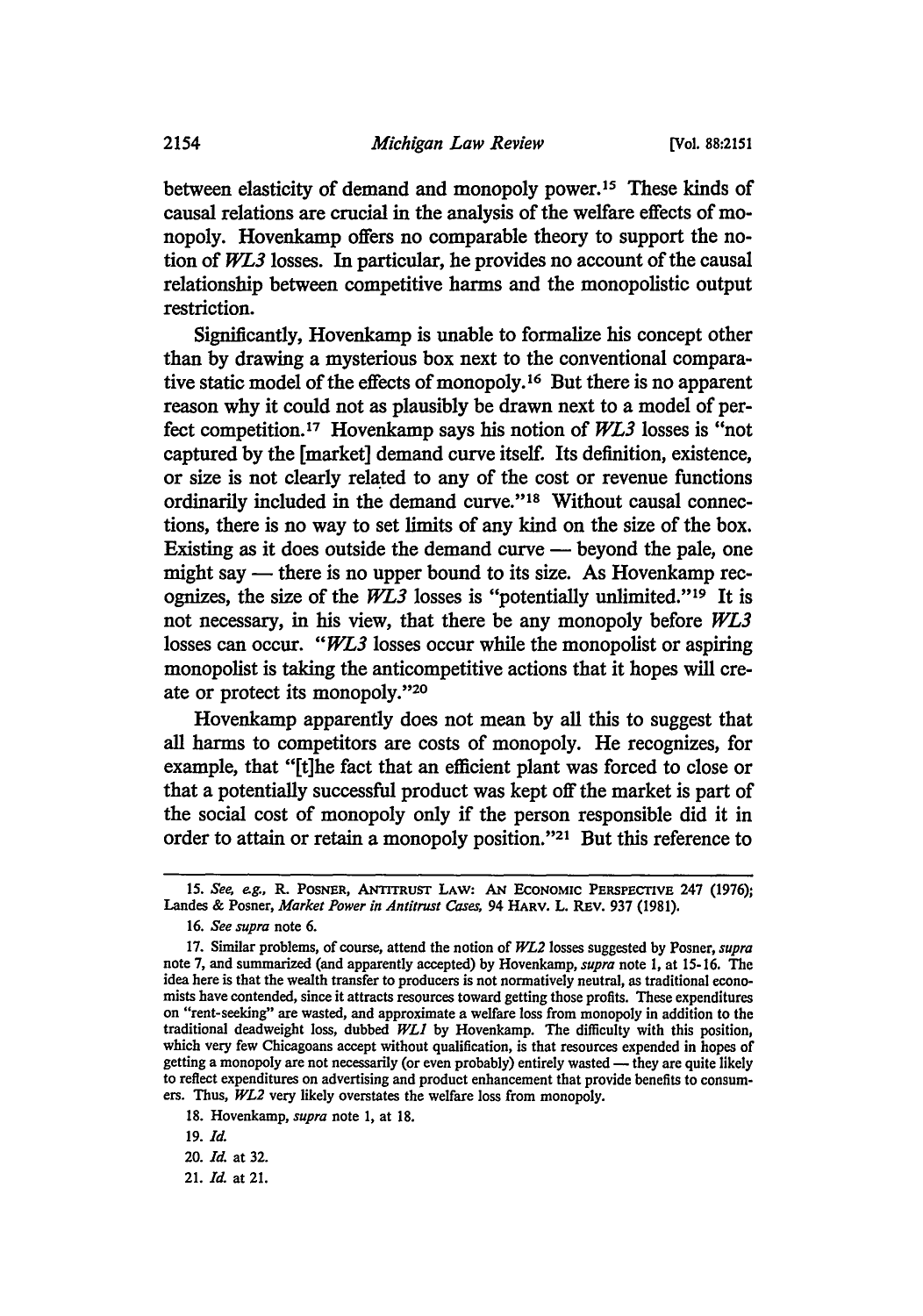monopolistic intent is all we get on the critical question of causation.

The traditional tools of economic analysis show the shortcomings of Hovenkamp's approach. They can illustrate, for example, more pertinent instances than *WL3* losses of costs borne by competitors of the offender that are also social costs. Consider, for example, the model of pricing by a firm (or cartel) that acquires a dominant market share, but must nonetheless share the market with a fringe of competitive firms.22 In that model, the monopolistic output restriction not only causes a deadweight welfare loss and a wealth transfer to the dominant firm, but also creates a price umbrella over competitive fringe firms. Those firms therefore increase production to the point at

<sup>22.</sup> Consider the following diagram, adapted from Page, *Scope of Liability, supra* note 2, at 1466, and Note, *Standing at the Fringe: Antitrust Damage and the Fringe Producer,* 35 STAN. L. REv. 763, 770 (1983):





In this model, a cartel or dominant firm with marginal cost *MCd* is created in a market with demand *XD,* but must share the market with a competitive fringe firm with marginal cost *MC/:*  The cartel maximizes profit by subtracting the fringe firm's output from the market demand, and acting as a monopolist with respect to the remainder. It thus constructs a residual demand curve *X'C* and marginal revenue curve *X'B*. It then sets output at  $Qd$  where *X'B* = *MCd*, giving a price of *Pm:* The fringe firm is competitive, and so takes *Pm'* as given, setting output where *Pm'*   $= M C f'$ . The cartel receives a monopoly profit equal to the area  $A'B'F'E'$ ; the fringe firm receives the area *E'Pm 'Pc* as a rent.

Now compare this equilibrium with the competitive price  $(Pc)$  and output  $(Qc)$ . The lower output and higher price causes a deadweight welfare loss of *A'CB:* In addition, the increased production of the less efficient fringe causes an increase in production costs of *E'F'Pc.* This productive inefficiency is a social cost of the dominant firm pricing in addition to the deadweight welfare loss.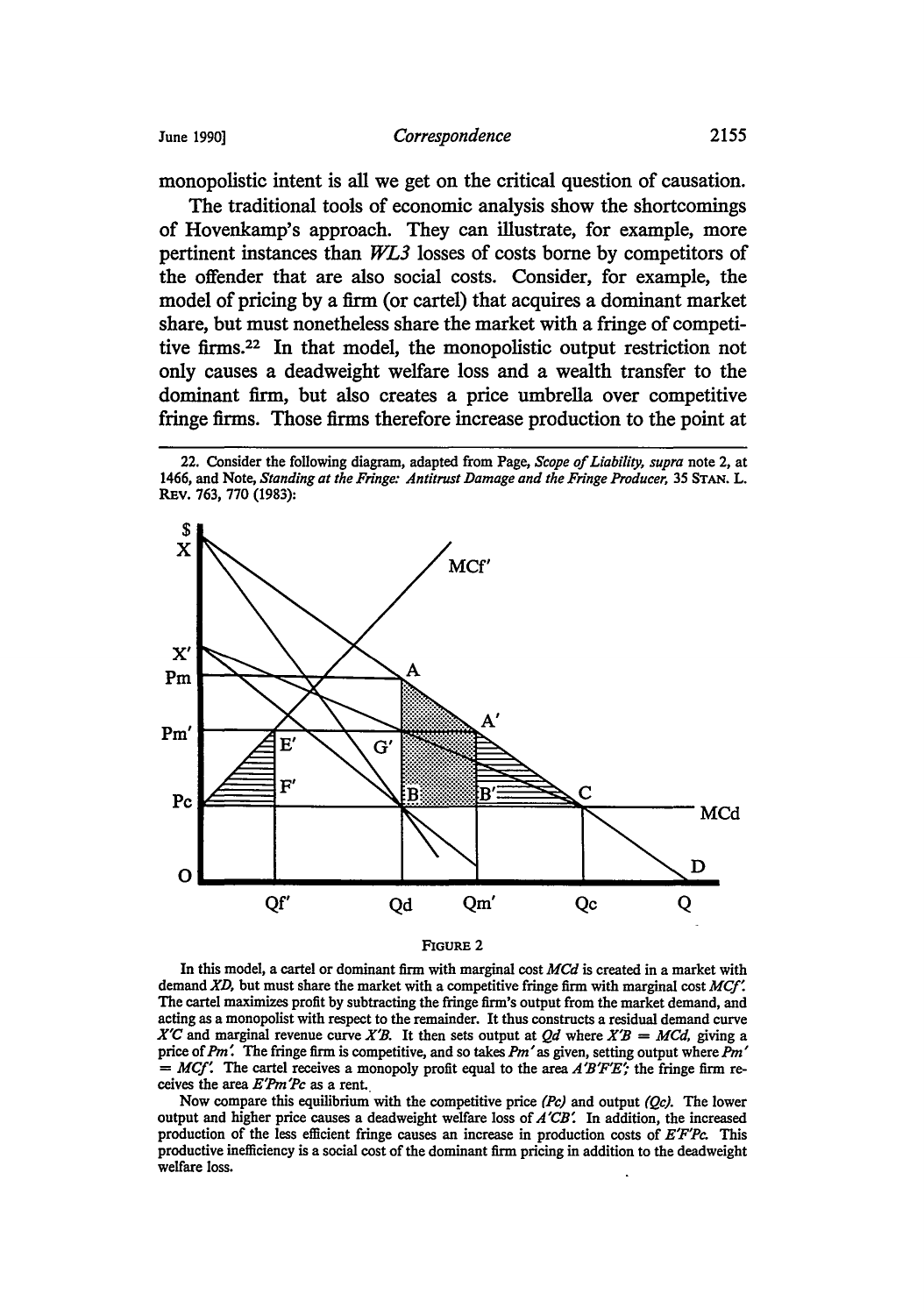which their marginal cost equals the dominant firm price  $-$  much as Mexico follows the OPEC price. Since, before the formation of the cartel, all firms were equally efficient at the margin, the reallocation of output to the fringe firms reduces productive efficiency.

The increased production costs of the fringe are a recognizable social cost of dominant firm pricing that are neither *WLJ* nor *WL2*  losses. But they cannot be *WL3* losses either. Although they reflect increased costs of competitors' production, they manifestly do not harm the fringe competitors, because the overcharge that the price umbrella imposes on consumers fully covers the competitors' costs.

Hovenkamp uses *WL3* losses primarily to describe the harms that exclusionary practices impose on competitors. But the dominant firm model helps us understand the effects of these practices as well. Suppose the dominant firm in the previous example were able to exclude the fringe firm. The exclusion would certainly harm the fringe firm. Would that harm be a social cost? Not if the dominant firm's means of exclusion were simply to set a competitive price and output:23 that would eliminate the deadweight welfare loss and the productive inefficiency of dominant firm pricing. The harm to the fringe firm would thus be a wealth transfer to consumers, and permit a net savings in production costs and an increase in allocative efficiency.

Suppose, however, that the dominant firm were able costlessly<sup>24</sup> to exclude the fringe firm and then to set a pure monopoly price and output. Such an action would clearly be anticompetitive, even though it eliminated a competitor that was less efficient *on average* than the dominant firm. The fringe firm's production limits the monopoly power of the dominant firm. Were that production eliminated, the dominant firm would become a monopolist. The deadweight welfare loss under pure monopoly is demonstrably greater, *ceteris paribus,*  than the sum of the deadweight loss and the productive inefficiency associated with dominant firm pricing.25

<sup>23.</sup> This was apparently the strategy of Alcoa in the classic monopolization case, United States v. Aluminum Co. of Am., 148 F.2d 416, 431 (2d Cir. 1945).

<sup>24.</sup> The assumption of costless exclusion is, of course, unrealistic; the would-be predator must incur some costs to impose them on competitors. It is possible, however, that the costs to the predator will be less than the costs imposed on the victim, making the practice profitable to the predator. I have ignored these costs in order to focus more clearly on the welfare effects of the harm to the competitors.

<sup>25.</sup> In the diagram in note 22, *supra,* if the cartel were able to exclude the fringe firm, it would become a pure monopolist, setting output where the marginal revenue curve XB drawn to the market demand curve *XD* equals *MCd,* and setting a price of *Pm.* Output in the market would fall from *Qm'* to *Qd,* a decrease equal to Qf~ the fringe firm's output. The deadweight welfare loss would increase by the shaded area *A 'B'BA.* The production costs *E'F'Pc* would be saved, but since the output restriction  $Qm' - Qd$  is equal to the fringe firm's lost output  $Qf'$ , the increase in allocative inefficiency exceeds the savings in production costs by 1/2 the area of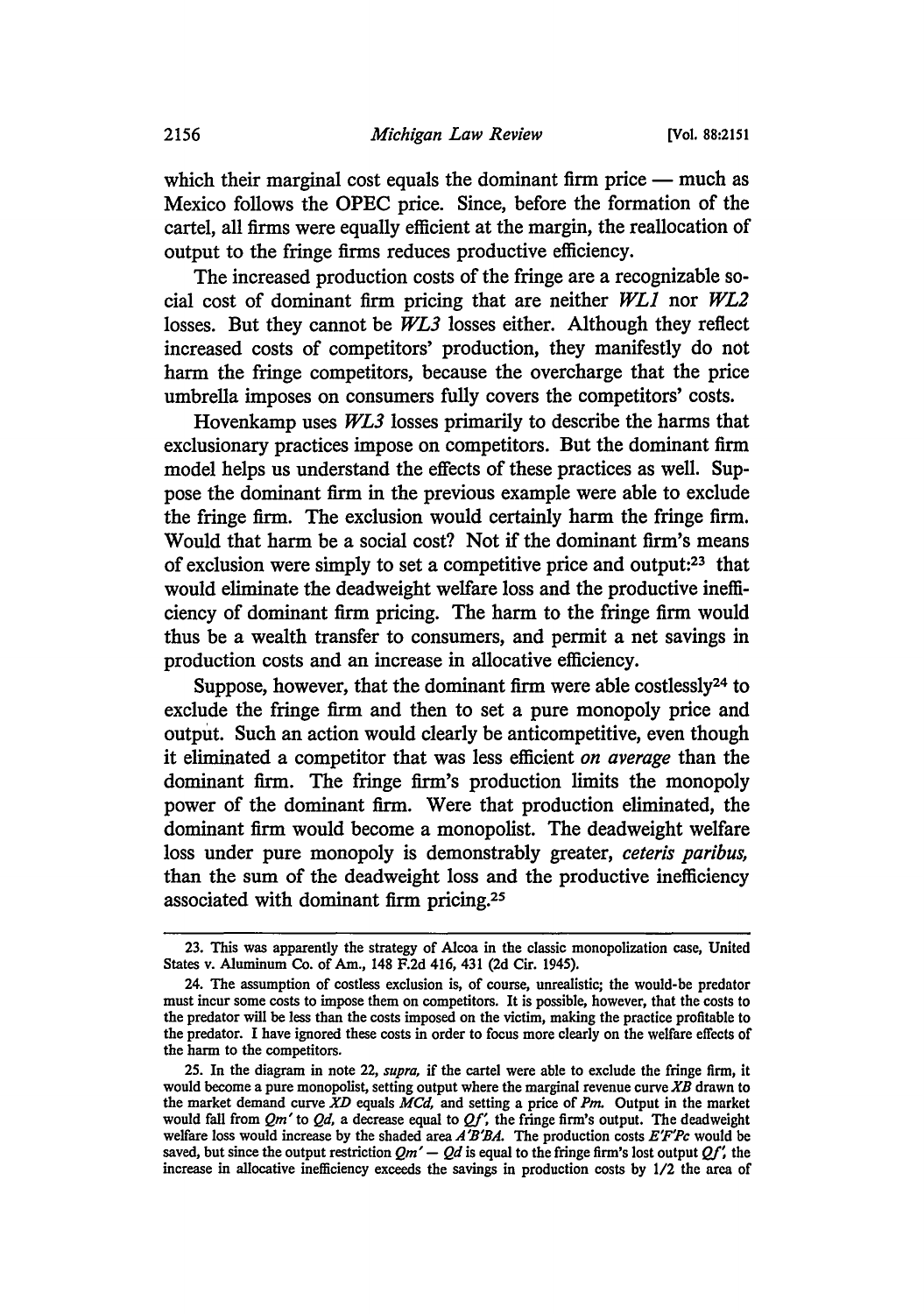Notice, however, that the cost imposed on the fringe firm itself is not an additional social cost of exclusion, as Hovenkamp suggests, but is already accounted for in the foregoing welfare analysis. The fringe firm loses the stream of rents it would have garnered from pricing under the dominant firm's umbrella. But its fixed costs have already been incurred; they are bygones, not an additional cost of the monopolistic practice. Moreover, if the firm's output drops to zero, its variable costs are actually saved by the exclusionary practice. The true welfare loss from the monopolistic practice is the lost value associated with the units of output that the fringe firm would have produced, minus the savings in production costs.

The fringe firm's assets may decline in value; perhaps this decline is what Hovenkamp means by *WL3* losses. But the reduction in the assets' value is simply a measure of their special profitability in the dominant firm's market. This amount reflects the fringe firm's lost stream of rents. The social cost is accounted for in the reduction in allocative inefficiency from the exclusion. The real concern in this type of exclusionary practice thus lies in the increased monopoly power of the dominant firm.

What about the costs imposed on competitors during a predatory campaign, before the competitors are actually excluded? Hovenkamp suggests that such costs are social costs if the offender has a monopolistic motive. Here it is important to distinguish different forms of predation. If the means of exclusion is predatory pricing, then — contrary to Hovenkamp's assertion<sup>26</sup>  $-$  the harm to the competitor is demonstrably not a social cost. The competitor suffers losses, certainly, but they are the result of reduced revenues, not increased production costs. These losses are wealth transfers to consumers, who

26. Hovenkamp, *supra* note l, at 34-35.

A'B'BG' plus the area of AA'G'. Stated another way, the increase in allocative inefficiency is equal to  $Qf'(Pm' - Pc) + Qf''/2$  (Pm - Pm') and the savings in production costs is equal to  $Qf'/2$  ( $Pm' - Pc$ ). Substituting, we can see that the allocative inefficiency is equal to twice the savings in production costs, plus  $Qf'/2$  (Pm - Pm').

Note that in this example, since *MCd* intersects *XB* and *X'B* at the same point *B,* the dominant firm's output does not change with the exclusion of the fringe firm. If *MCd* intersected *XB*  and *X'B* at points above *B,* the dominant firm's output would increase with the exclusion of the fringe; if *MCd* intersected *XB* and *X'B* at points below *B,* the dominant firm's output would decrease with the exclusion. In both cases, however, the reduction in allocative efficiency would outweigh any cost savings.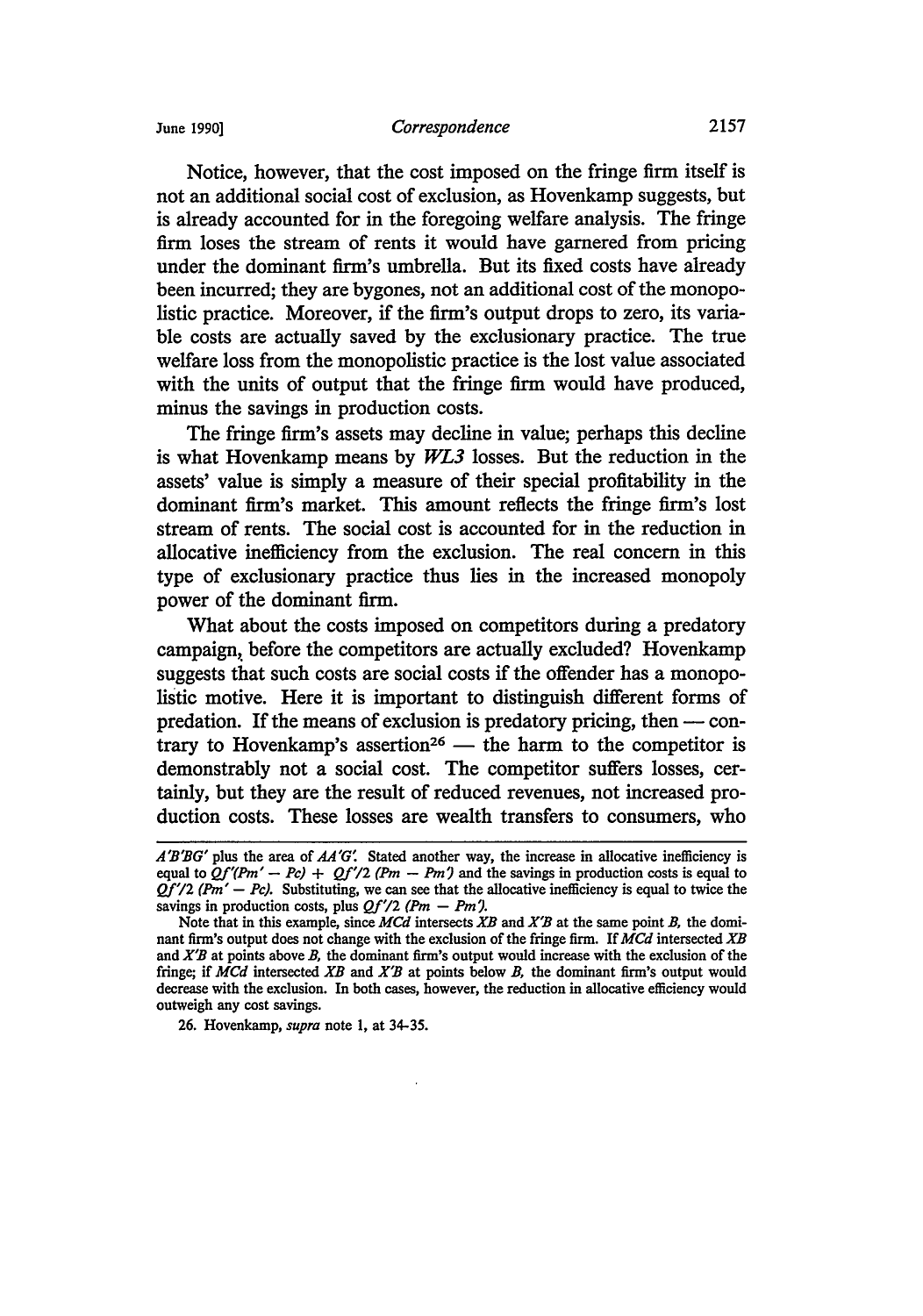benefit from the lower prices.27 The only welfare loss associated with predatory pricing during the predatory campaign is the increase in production beyond the level at which consumers are willing to pay the marginal cost of producing the good; that cost, however, is borne entirely by the predator, which must produce the marginal units. The victim need not increase production and may, in fact, minimize its losses by decreasing production.

Even if the predatory campaign takes the form of raising rivals' costs,28 the losses to competitors are not themselves the defining social cost of the practice. Raising rivals' costs is monopolistic because it reduces the supply elasticity of the fringe firms, thereby increasing the





In this diagram, the predator sets a price of *Pp,* below its marginal cost *MC* in hopes of driving out a competitor with output *QI* and recouping its losses by setting a monopoly price of Pm. To do this, the predator must increase output to *Qp,* suffering losses equal to the difference between *MC* and *Pp* on all units of output. The victim also suffers losses on its units of output, but these are from reduced revenues, not from increased costs. They are a wealth transfer to consumers. The only social cost during the predatory campaign is the shaded area below *MC,*  the excess costs from producing units that consumers value less than their cost of production. That cost is borne by the predator.

28. *See* Hovenkarnp, *supra* note I, at 18-20. On raising rivals' costs as a competitive strategy, see Krattenmaker & Salop, Anticompetitive Exclusion: Raising Rivals' Costs to Achieve *Power Over Price,* 96 YALE L.J. 209 (1986). *But see* Liebeler, *What Are the Alternatives to Chicago?,* 1987 DUKE L.J. 879, 894.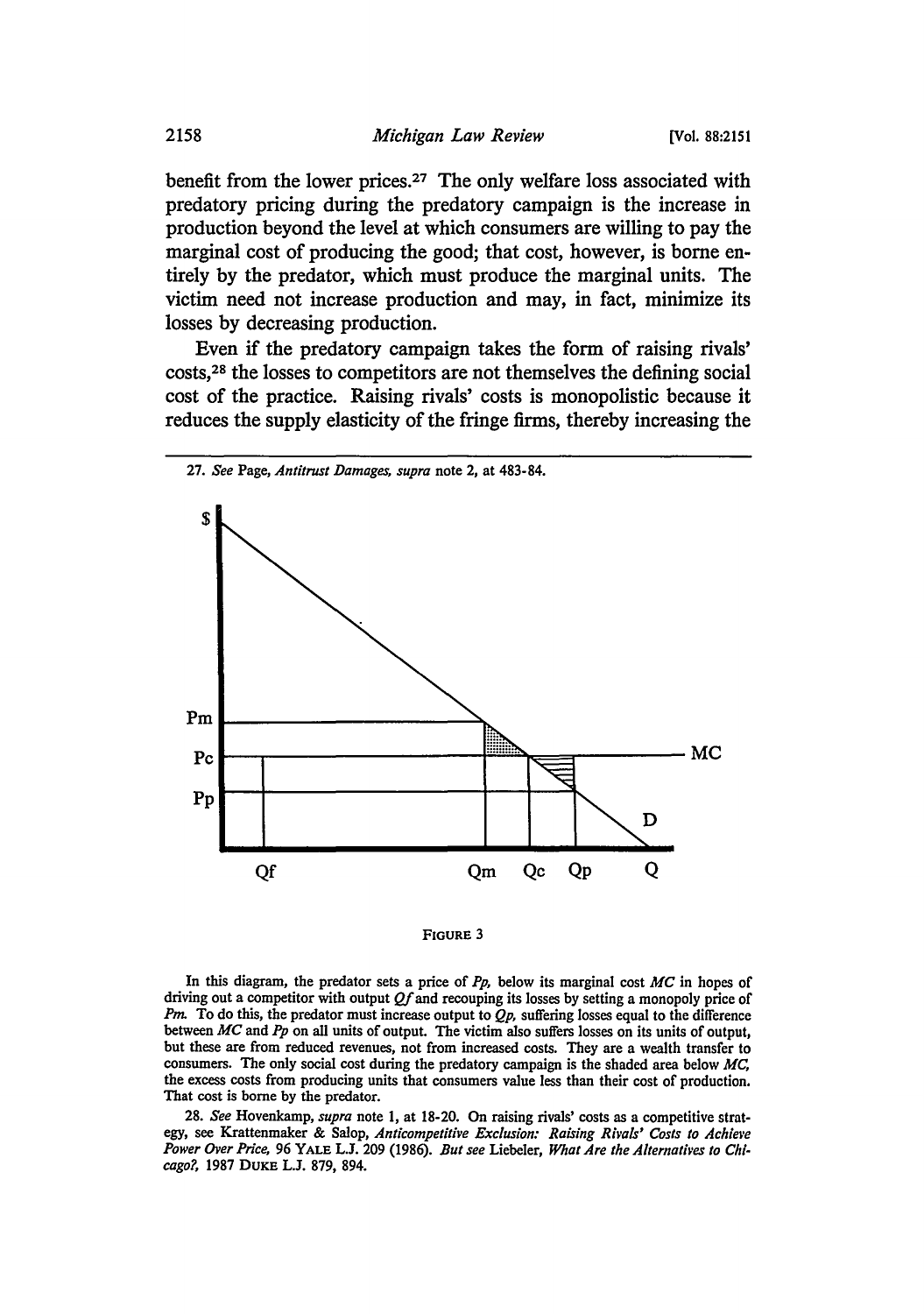June 1990] *Correspondence* 2159

monopoly power of the predator.29 Suppose, for example, the predator is able to deny the victim access to an economy of scale, and thus is able to increase the victim's marginal cost.30 The victim's output declines as its marginal cost increases; the predator's output may increase,31 but by an amount less than the victim's reduction in out-



The diagram is similar to the one in note 22, in that it shows the effect of a fringe firm's output on the profit maximizing price and output of a dominant firm. It differs from the earlier diagram in that it compares those effects under two possible fringe firm supply functions, *MC/'*  and *MCj':* Suppose the fringe firm's supply curve is *MC/:* The dominant firm maximizes profit by constructing a residual demand curve *X'C* with the marginal revenue curve *X'B* drawn to it. It then equates marginal revenue with its marginal cost *MCd* at output *Qd,* and sets the corresponding price of  $Pm'$ . The fringe firm sets its marginal cost equal to  $Pm'$  at an output of  $Qf'$ , and the market's output  $(Qf' + Qd)$  is  $Qm'$ . The deadweight loss here is  $A'CB'$  and the monopoly profit to the dominant firm is *A 'B'F'E:* The fringe firm's production costs exceed the dominant firm's cost for those units by an amount equal to the area of *E'F'Pc.* 

Now suppose the dominant firm is able (costlessly to itself) to increase the marginal cost of the fringe firm. The fringe firm's supply elasticity decreases as its marginal cost shifts up to *MC/':* Now the dominant firm is able to construct a Jess elastic residual demand curve *X"C* and corresponding marginal revenue curve *X''B.* The resulting profit-maximizing price, *Pm':* is higher, and the attendant market output *Qm"* is lower. The fringe firm now takes the higher price, but with higher marginal costs and lower output  $Qf''$ .

30. Hovenkamp uses the examples of Allied Tube & Conduit Corp. v. Indian Head, Inc., 486 U.S. 492 (1988), and American Socy. of Mech. Engrs. v. Hydrolevel Corp., 456 U.S. 556 (1982). Hovenkamp, supra note 1, at 19.

31. In the diagram in note 29, supra, the dominant firm's output remains constant before and after the practice because I have (for simplicity) drawn the dominant firm's marginal cost curve *MCd* so that it intersects the residual marginal revenue curves *X'B* and *X''B* at the point *(B)*  where they intersect each other. If *MCd* intersected the marginal revenue curves below *B,* the dominant firm's output would decline; if *MCd* intersected the marginal revenue curves above *B,*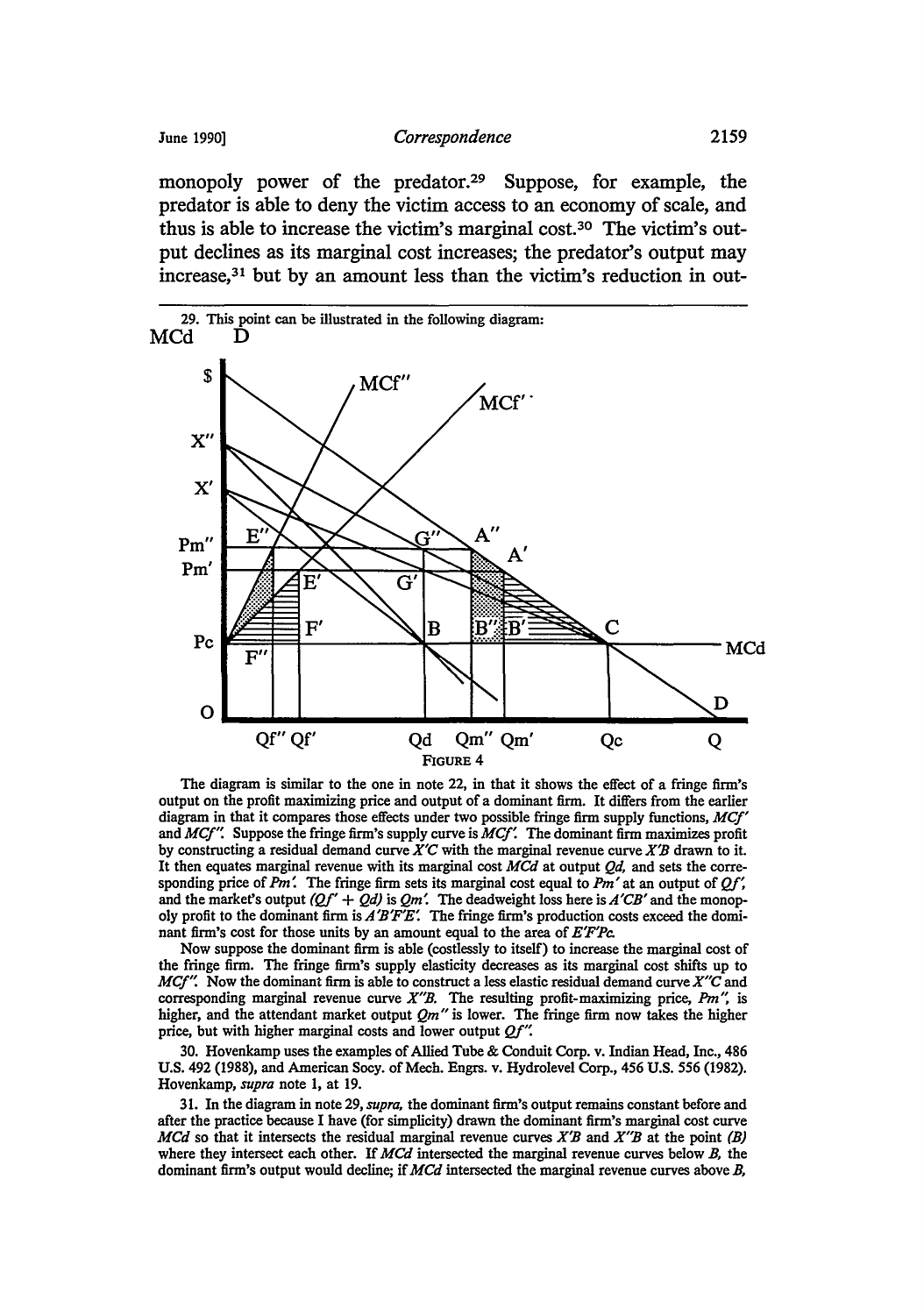put; the market's output thus declines and the price rises.<sup>32</sup> But note: because the victim's cost savings from reducing its output at least partially offset its increased costs per unit, productive inefficiency may increase little, or actually decline.<sup>33</sup> The effect of the predatory practice on the victim's costs is damaging not because of its effect on the firm's costs but because of the effect of the reduction in the firm's supply elasticity on the predator's monopoly power. 34

#### Ill. THE OPTIMAL PENALTY AND THE SCOPE OF LIABILITY

The forgoing discussion shows the theoretical weaknesses in Hovenkamp's notion of *WL3* losses. But Hovenkamp does not offer *WL3* losses as an exercise in pure theory; instead, he suggests that it supports a broader definition of compensable harms in antitrust cases. He suggests that the optimal deterrence model is inappropriate for the analysis of questions of antitrust damages, particularly for exclusionary practices, because it assumes that the optimal penalty is calculated and then the right to recover for that amount is assigned to the best plaintiff, regardless of which economic actors actually suffered the harm. This assumption, he says, is inconsistent with a system of remedies based on damages for individual harms.35 He canvasses the legislative history of the Sherman Act and discovers that Congress

the dominant firm's output would increase, but by less than the amount that the fringe firm's output would decrease.

Also in the diagram in note 29, *supra,* I have illustrated the effect of the exclusionary practice by rotating the fringe firm's supply curve  $MCf'$  to  $MCf''$ . If the practice instead caused a parallel upward shift in  $MCf$ , then the attendant residual demand and marginal revenue curves would also shift upward and parallel. In that case, the dominant firm's output would also increase, since the firm's marginal cost would necessarily intersect the higher, new marginal revenue curve at a higher output. Again, however, the fringe firm's reduction in output would more than erase the increase.

<sup>32.</sup> Output in the market could increase only if the shift in output from the fringe to the dominant firm caused the market price actually to decline. This circumstance would require, among other conditions, that the dominant firm's marginal cost decline at a rate greater than the firm's new residual demand curve. Such circumstances, resembling natural monopoly, are unlikely.

<sup>33.</sup> In the diagram in note 29, *supra,* whether a given reduction in the slope of the fringe firm's marginal cost from  $MG'$  to  $MG'$  reduces or increases productive efficiency depends upon whether the decrease in the fringe firm's output from  $Qf'$  to  $Qf''$  is proportionally greater than the increase in the amount by which the fringe firm's marginal cost exceeds the dominant firm's marginal cost. Specifically, the area of *E'F'Pc* will be greater than the area of *E''F''Pc* if *Qf'(Pm'*   $-$  *Pc)*/2 is greater than  $Qf''(Pm'' - Pc)$ /2. This condition is satisfied if the ratio  $Qf'Qf''$  is greater than the ratio  $(Pm'' - Pc)/(Pm' - Pc)$ .

<sup>34.</sup> The welfare effects of the exclusionary practice depicted in note 29, *supra,* are clear. The deadweight welfare loss increases by an amount equal to the area  $\widehat{A'B'B'A''}$ . Even if productive inefficiency declines *(see supra* note 33), the sum of productive and allocative inefficiency increases.

<sup>35.</sup> Hovenkamp, *supra* note 1, at *5. See* 15 U.S.C. § 15 (1988) (limiting recovery to three times the damages sustained by the plaintiff).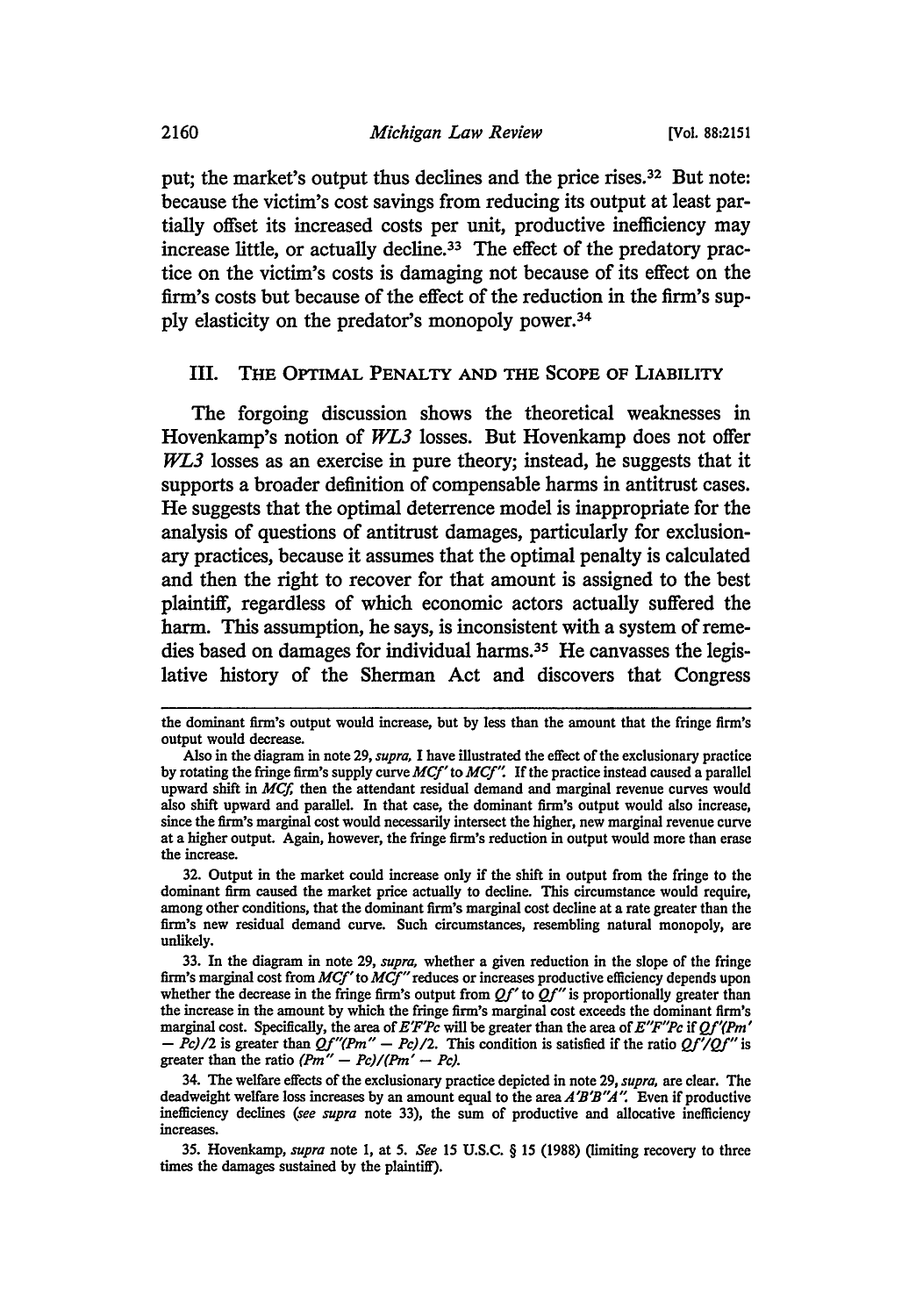intended to protect not only consumers (from both deadweight welfare losses and wealth transfers to producers) but also competitors of antitrust offenders. Competitors are, he concludes, one of antitrust's protected classes.

Hovenkamp apparently does not intend by this argument to revive the protectionist antitrust perspective of the Warren Court, which, in practice if not in words, equated damage to competitors with damage to competition. Hovenkamp says in his discussion of legislative history that "only conduct calculated to create a monopoly is to be condemned,"<sup>36</sup> and later recognizes that "[n]ot all the losses . . . in antitrust cases reflect net welfare losses."37 He offers little guidance, however, on how courts are to separate *WL3* losses from other harms factually caused by a properly-defined antitrust offense.

Hovenkamp's argument raises these concerns because he misconceives not only the social costs of monopolistic practices, but the relationship between private harm and the optimal penalty. Hovenkamp is correct that the present legal regime does not permit severing the penalty from the private harm,<sup>38</sup> although the *Illinois Brick*<sup>39</sup> doctrine qualifies this point. One need not, however, on that account, reject the optimal deterrence model. As I have argued at length elsewhere, that model can guide the application of established doctrines such as antitrust injury and standing.40 The antitrust injury doctrine provides a first approximation of the optimal penalty by identifying those harms that are causally related to the allocative inefficiency associated with the offense. The causal connection is shown if the type of harm alleged varies in direct proportion to the output restriction.41 The criterion of proportional variation may, however, be overly expansive, since the sum of the harms that meet it may exceed the optimal penalty, particularly if the coefficient of proportionality is greater than one. Thus, in many cases, a second step is necessary to select the

<sup>36.</sup> Hovenkamp, *supra* note 1, at 27.

<sup>37.</sup> *Id.* at 37.

<sup>38.</sup> The penalty could be calculated independently of the harm to the plaintiff. The legal system already recognizes a similar device in *qui tam* actions. *See generally* Caminker, *The Constitutionality of* Qui Tam *Actions,* 99 YALE L.J. 341 (1989). Whether such an approach would be preferable to the current regime of private antitrust penalties is a difficult issue, but one we need not decide under the current language of§ 4 of the Clayton Act. 15 U.S.C. § 15 (1988).

<sup>39.</sup> Illinois Brick Co. v. Illinois, 431 U.S. 720 (1977) (permitting direct purchasers from price-fixers to recover, even if part of overcharge passed on). Hovenkamp is dissatisfied with *Illinois Brick* also. *See* Hovenkamp, *The Indirect Purchaser Rule and Cost-Plus Sales,* 103 HARV. L. REV. 1717 (1990).

<sup>40.</sup> *See* sources cited *supra* note 2; *see also* Cargill, Inc. v. Monfort of Colo., Inc., 479 U.S. 104, 110 n.5 (1986).

<sup>41.</sup> *See* Page, *Chicago School, supra* note 2, at 1272-73.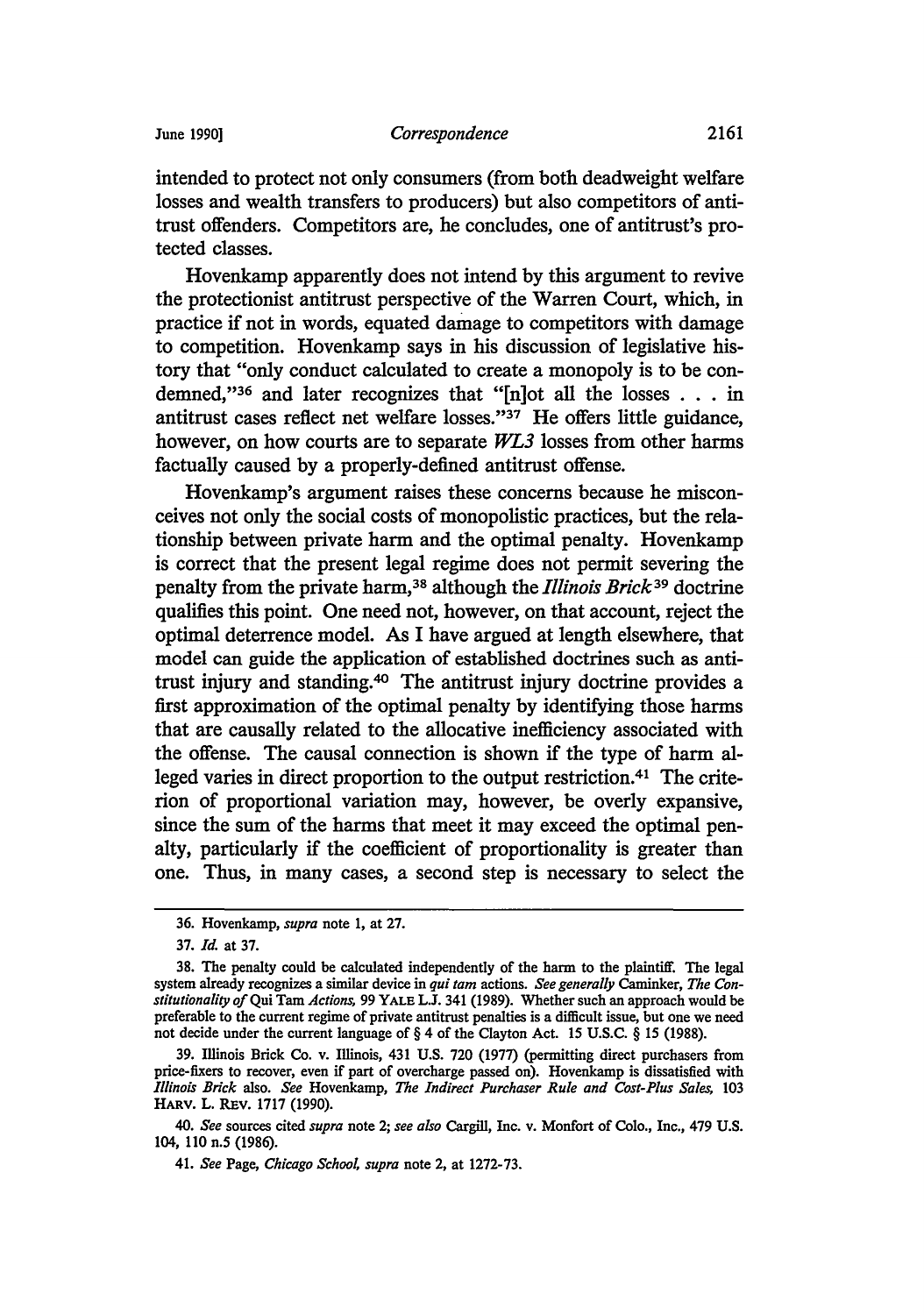plaintiffs in the best position to bring suit for an amount equal to the optimal penalty.42 This second step is provided by the doctrine of antitrust standing.

Under this approach, harms to competitors should in some instances be compensable. One reason, which Hovenkamp recognizes, is that competitors are a reliable and knowledgeable class of antitrust plaintiffs. As we saw in Part II, however, competitors' harms are not themselves the defining social costs of monopoly. They are antitrust injury only if they are proportional to the social cost, the deadweight loss from increased monopoly power.43 It is therefore misleading to characterize competitors as a protected class; their right to recover for their harms is purely instrumental. Nothing in Hovenkamp's survey of the legislative history of the Sherman Act contradicts this view of the private damage action.

A relatively clear application of this approach would approve both the traditional measure of damages for the overcharge in price-fixing cases, and the *Illinois Brick* doctrine's limitation of the right to recover for the overcharge to the first purchaser from the offenders. The overcharge is proportional to the allocative inefficiency of the offense: both are created by the same output restriction. The antitrust injury, so defined, directly reflects the largest portion of the optimal penalty, the monopoly profit.<sup>44</sup> But all purchasers in the chain, direct and indirect, suffer antitrust injury in this sense; allowing them all to recover would raise a serious risk of duplicate recovery, increased litigation costs, and dilution of the incentive to sue. The *Illinois Brick45* solution, which concentrates the right to recover for the overcharge in the first purchasers, is the prototypical standing rule: it selects the most efficient set of plaintiffs to impose the deterrent penalty.46

A less common case is the problem of defining the right to sue for "overcharges" paid to the cartel's competitive fringe.<sup>47</sup> As we saw in the last part, the fringe firms are able to increase their output to the

<sup>42.</sup> Page, *Scope of Liability, supra* note 2, at 1483-98.

<sup>43.</sup> The requirement of proportionality is satisfied in the example in *supra* note 25. Because, in that example, the lost rent is equal to the savings in production costs, the lost rent is likewise proportional to the increase in allocative inefficiency.

<sup>44.</sup> Page, *Scope of Liability, supra* note 2, at 1465.

<sup>45.</sup> Illinois Brick Co. v. Illinois, 431 U.S. 720 (1977).

<sup>46.</sup> Page, *Scope of Liability, supra* note 2, at 1486-88. Notice that this analysis does not depend on recognizing the overcharge as an independent social cost of monopoly; the defining social cost is the deadweight welfare loss from the monopolistic output restriction. *See supra*  note 17. The overcharge is nonetheless compensable as antitrust injury because it meets the standard of proportional variation.

<sup>47.</sup> *See* Hovenkamp, *supra* note 1, at 31 n.110.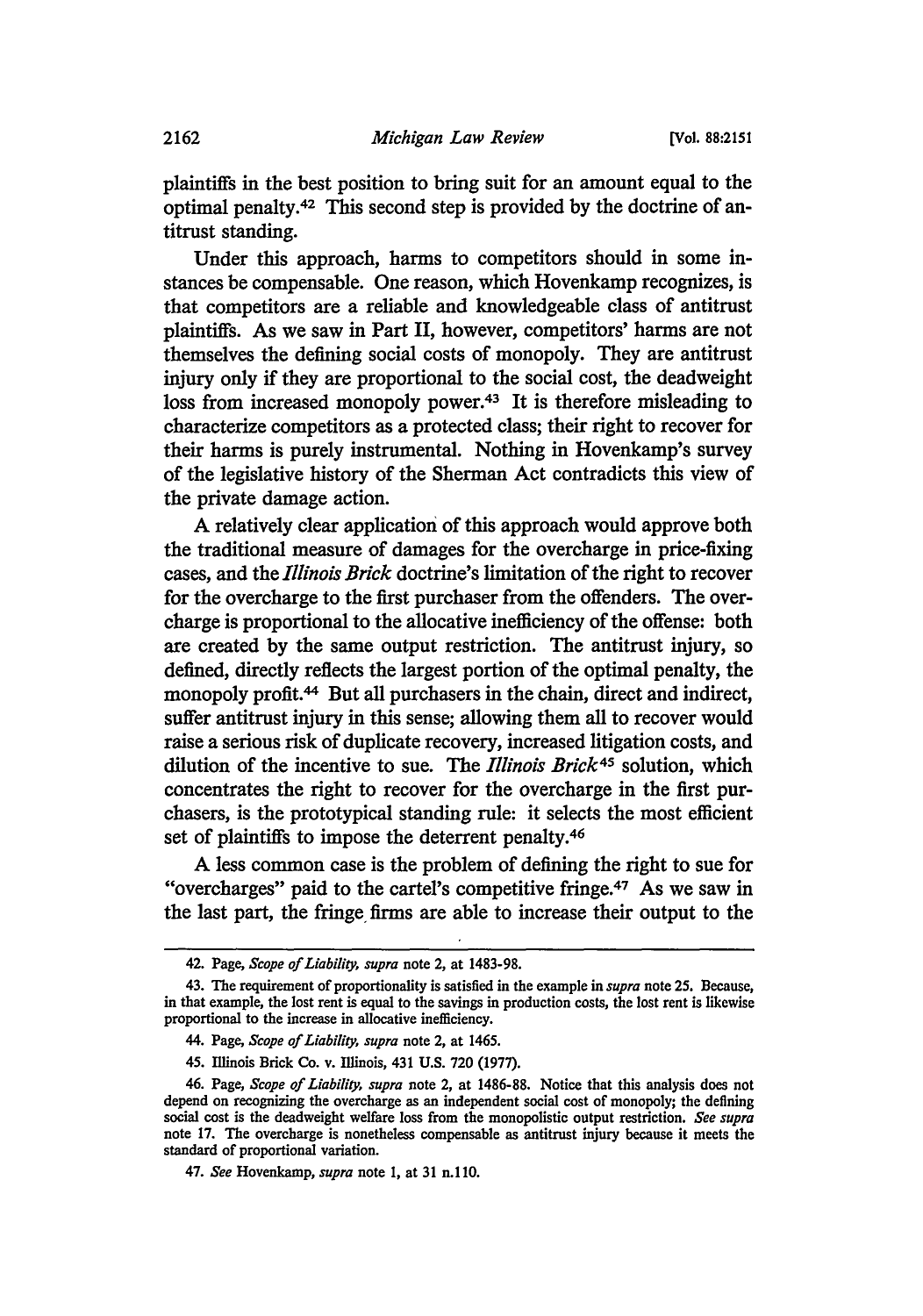point at which their marginal cost equals the cartel's price.48 Do the amounts consumers pay to these firms also reflect antitrust injury? The antitrust injury and standing analysis resolves this problem in the following way.49 Purchasers from the competitive fringe suffer antitrust injury, since their harm is causally related to the allocative inefficiency associated with the cartel: the same output restriction that allows the cartel to set the dominant firm price also allows the fringe to set its price at that level.

The standing analysis is less clear-cut, but also permits suit. One might argue that the overcharge paid to the fringe is in part a wealth transfer that does not reflect the monopoly profit, because it is not captured by the cartel; thus, to allow it as damages in addition to the overcharge paid to the cartel members themselves would represent overdeterrence. But this reasoning ignores two points. First, as we have seen,<sup>50</sup> the increased output of the fringe carries with it increased costs of production for those marginal units, costs that are also social costs of dominant firm pricing. Moreover, the overcharge to cartel members, by itself, is inevitably less than the optimal penalty, since it does not take account of the deadweight welfare loss from the cartel. To allow purchasers from the fringe to recover would thus not represent overdeterrence, or permit duplicative recoveries. It follows, then, that those who purchase from the fringe also have antitrust standing.

This approach also recognizes the right of competitors to sue for true exclusionary practices. It does so, however, not because the harms to competitors are themselves social costs, but because they are causally linked to the monopolistic output restriction, and serve as a reasonable proxy for the welfare loss associated with the output restriction. Suppose, for example, that the fringe firms in the last example are excluded from the market. As we saw in Part II,<sup>51</sup> in these circumstances the output restriction in the market corresponds directly to the reduction in the fringe firms' output; the expected returns to the fringe firms on those units of production — represented by the going concern value of the firm  $-$  should be recognized as antitrust injury. Notice that the harm to the excluded firm is not itself an exogenous social cost;52 it *reflects* the allocative inefficiency in the sense of

<sup>48.</sup> *See supra* note 22.

<sup>49.</sup> Page, *Scope of Liability, supra* note 2, at 1465-67, 1490-92; *see also In re* Arizona Dairy Prods. Litig., 627 F. Supp. 233 (D. Ariz. 1985).

<sup>50.</sup> *See supra* note 22.

<sup>51.</sup> *See supra* note 25.

<sup>52.</sup> Obviously, if the predator bombs the victim's plant there are additional social costs. Hovenkamp views these as antitrust injury. *See* Hovenkamp, *supra* note 1, at 20-21. They are not, however, since they bear no relationship to the monopolistic effect; they would be the same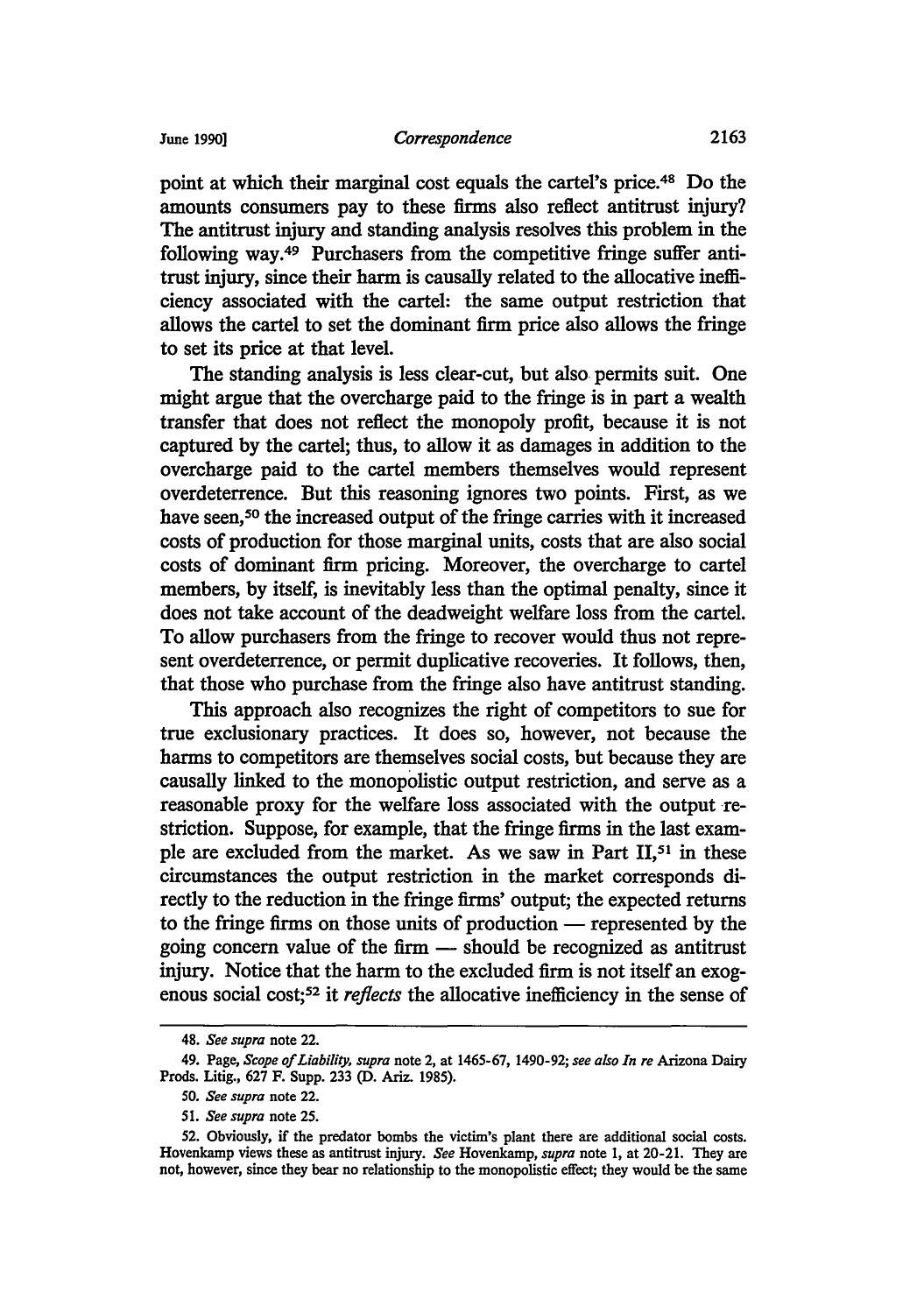bearing a direct proportional relationship to it. It is antitrust injury because it serves as an appropriate proxy for a portion of the optimal penalty.

This reasoning applies even if the firm is not entirely excluded from the market. If the exclusionary practice raises the firm's marginal costs by denying access to inputs, economies of scale, or efficient means of distribution, and thereby enhances the offender's monopoly power, the expected profits on those lost sales should be recoverable.<sup>53</sup>

This argument casts doubt on Hovenkamp's suggestion that the victim's lost investment is a preferable measure of damages in such cases.<sup>54</sup> Lost profits are antitrust injury because they are proportional to the output restriction that the practice makes possible. It is not clear that Hovenkamp's notion of lost investment bears the necessary relationship to the extent of the output restriction. *ss* The lost profits represent returns on the very units of production that are excluded from the market.<sup>56</sup> None of this denies the problems of proof that the lost profits measure raises, but the legal system has well-established standards of proof that set limits on the risk of error.<sup>57</sup>

It is crucial, of course, that the exclusion be a true anticompetitive

54. Hovenkamp, *supra* note 1, at 38-40.

55. Hovenkamp refers to lost unrecoverable investment. *Id.* at 40. If by this measure he means the reduction in the value of the assets associated with the monopolistic exclusion, then it is a measure of lost profits and therefore antitrust injury. Of course, investment may be "lost" for a host of reasons unrelated to anticompetitive exclusion. Consequently, use of this measure does not eliminate the evidentiary concerns Hovenkamp raises.

56. Easterbrook has criticized my argument on this point because it appears to allow greater damages to the plaintiff in circumstances in which the market conditions before the predation were least competitive. Easterbrook, *supra* note 8, at 326-27. Where the market, for example, is shared oligopolistically between two firms, the damages for exclusion of one of them would be greater than if the market were competitive before the exclusion. This point illustrates the im· portance of the theoretical frame for the question. In my view, by far the more plausible market condition before predation is dominant firm pricing. Both of Easterbrook's hypothetical cases require that the victim have a market share comparable to that of the predator, an unlikely circumstance.

57. Hovenkamp correctly points out that lost accounting profits may include opportunity costs, the return on investment in its best alternative use. Hovenkamp, *supra* note 1, at 40. The requirement of mitigation of damages imposes some limitations on this difficulty. *See generally*  Hamilton & Cone, *Mitigation of Antitrust Damages,* 66 OR. L. REV. 339 (1987). On the question of speculativeness of damages, see Bell v. Dow Chem. Co., 847 F.2d 1179, 1183-84 (5th Cir. 1988) (rejecting potential entrant's claim for lost profits as speculative); McGlinchy v. Shell Chem. Co., 845 F.2d 802, 806-07 (9th Cir. 1988) (rejecting expert testimony concerning lost profits).

regardless of the market conditions. The standard of proportional variation excludes this basis for recovery, although the additional damages would be independently actionable.

<sup>53.</sup> *See supra* note 29. The amount must, of course, be reduced by any benefit to the fringe from the increased price in the market. The measure would thus be the difference between *E'Pm 'Pc* and *E''Pm ''Pc.* Notice that if the increased cost to the fringe firm takes the form of a parallel upward shift in its *MC.* the reduction in its rent would be greater since the shift would have a greater effect on the costs of intramarginal units of production.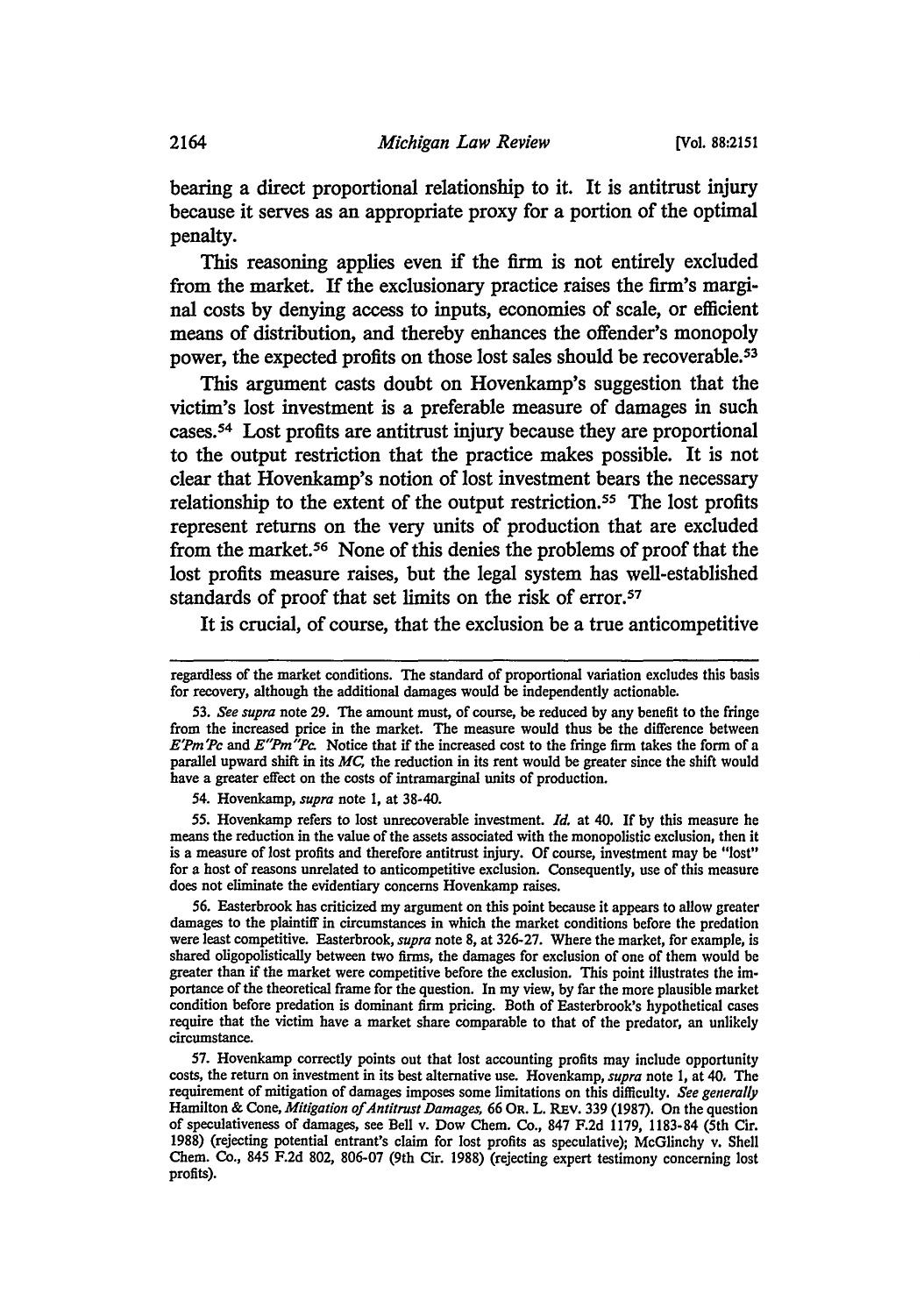exclusion, not the simple displacement of the output of one firm by the output of another. Competition itself excludes firms from some share of the market. The Supreme Court made clear in *Brunswick <sup>58</sup>*and *Cargi/l59* that firms do not suffer antitrust injury when they suffer lost profits because an allegedly unlawful merger of their competitors enhances competition. And last term, in *Atlantic Richfield Co. v. USA Petroleum Co.*, <sup>60</sup> the Court extended the principle to deny antitrust injury to competitors of firms whose prices were lowered by a maximum resale price-fixing agreement. For the same reasons, profits on sales lost because of a competitor's exclusive dealing arrangements or tying arrangements61 are not antitrust injury if they reflect merely a substitution of one firm's output for another. In all such cases, the plaintiff should be required to demonstrate that the harm is linked to an output restriction in the market. 62

Less obviously, harm from predatory pricing during the predatory campaign should not be treated as antitrust injury. Hovenkamp appears to accept the traditional view that lost profits on sales made during a predatory campaign are compensable. 63 But, as we saw in the last section, those lost profits are mere wealth transfers to consumers. Moreover, they are not necessarily proportional to any inefficiency associated with predatory pricing; indeed, the victim may reduce its output or shut down entirely until the campaign ends. The only real social cost of the practice is borne by the predator. Only if the victim of predatory pricing is actually excluded is there a social cost that would justify recognizing a right of the victim to recover.

Hovenkamp's failure to distinguish increased costs from reduced revenues indicates the pitfalls of a concept as vague as *WL3* losses. Antitrust plaintiffs are likely to use the antitrust laws for rent-seeking, to suppress vigorous competition. As the Court observed in *Atlantic Richfield,* "a competitor will be injured and hence motivated to sue only when a vertical, maximum price-fixing arrangement has a *procompetitive* impact on the market."64 To mitigate this danger, the

<sup>58.</sup> Brunswick Corp. v. Pueblo Bowl-0-Mat, Inc., 429 U.S. 477 (1977).

<sup>59.</sup> Cargill, Inc. v. Monfort of Colo., Inc., 479 U.S. 104 (1986).

<sup>60. 110</sup> s. Ct. 1884 (1990).

<sup>61.</sup> *See, e.g.,* Metrix Warehouse, Inc. v. Daimler-Benz, A.G., 828 F.2d 1033, 1042-43 (4th Cir. 1987) (evidence that sales pursuant to tying arrangement were in part due to procompetitive act of defendant contradicted plaintiff's "yardstick" measure of lost profits).

<sup>62.</sup> *See* Page, *Scope of Liability, supra* note 2, at 1479-82.

<sup>63.</sup> Hovenkamp, *supra* note 1, at 32-33; *see also Atlantic Richfield,* 110 S. Ct. at 1892 & n.10 and *passim* (maximum resale prices at issue were "non-predatory"); Blair & Harrison, *Rethinking Antitrust Injury,* 42 VAND. L. REv. 1539, 1561-65 (1989) (unsuccessful predatory pricing causes antitrust injury to competitors).

<sup>64. 110</sup> S. Ct. at 1895 (emphasis in original).